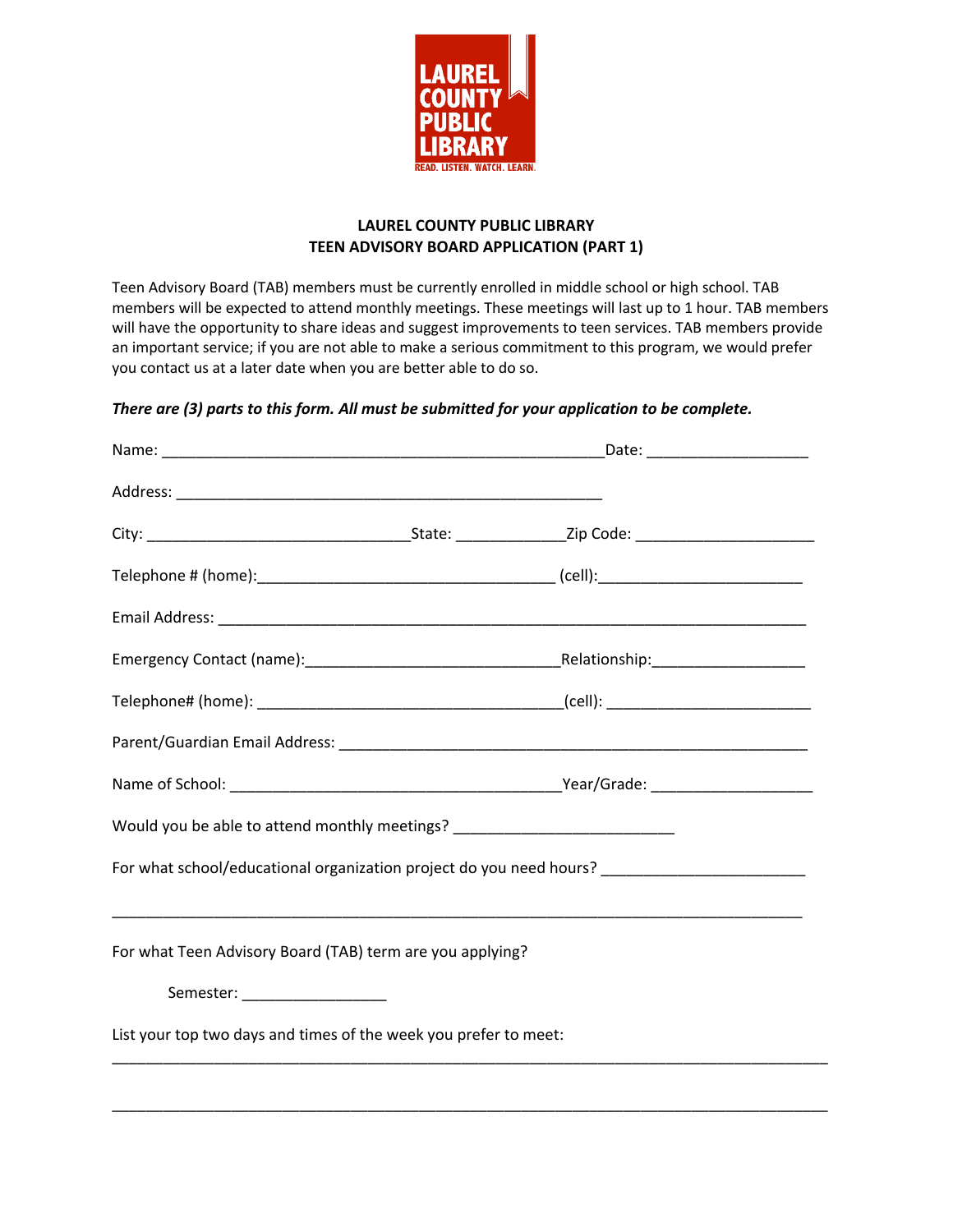#### **LAUREL COUNTY PUBLIC LIBRARY TEEN ADVISORY BOARD APPLICATION**

#### **Volunteer Questionnaire**

Please answer the following questions honestly. This will help us match our volunteers to programs and tasks for which they would be best suited.

Please check any statements that apply to you:

| $\Box$ I am creative                         | $\Box$ I have computer skills           |
|----------------------------------------------|-----------------------------------------|
| $\Box$ I like to do craft projects           | $\Box$ I follow directions well         |
| $\Box$ I am outgoing                         | $\Box$ I have experience taking photos  |
| $\Box$ I am quiet/shy                        | $\Box$ I pay attention to details       |
| $\Box$ I am friendly                         | $\Box$ I know my way around the library |
| $\Box$ I know how to use the library catalog | $\Box$ I like things neat and tidy      |
| $\Box$ I like to draw/color/paint            | $\Box$ I need to keep busy all the time |
| $\Box$ I get bored easily                    | $\Box$ I like to organize               |
| $\Box$ I finish everything I start           | $\Box$ I like to act/perform            |
| $\Box$ Other hobbies/interests?              |                                         |

#### **List your volunteer experience or work experience:**

| Employer/Organization | Hour and Duties |
|-----------------------|-----------------|
|                       |                 |
|                       |                 |
|                       |                 |
|                       |                 |
|                       |                 |
|                       |                 |

\_\_\_\_\_\_\_\_\_\_\_\_\_\_\_\_\_\_\_\_\_\_\_\_\_\_\_\_\_\_\_\_\_\_\_\_\_\_\_\_\_\_\_\_\_\_\_\_\_\_\_\_\_\_\_\_\_\_\_\_\_\_\_\_\_\_\_\_\_\_\_\_\_\_\_\_\_\_\_\_\_\_\_\_

\_\_\_\_\_\_\_\_\_\_\_\_\_\_\_\_\_\_\_\_\_\_\_\_\_\_\_\_\_\_\_\_\_\_\_\_\_\_\_\_\_\_\_\_\_\_\_\_\_\_\_\_\_\_\_\_\_\_\_\_\_\_\_\_\_\_\_\_\_\_\_\_\_\_\_\_\_\_\_\_\_\_\_\_

\_\_\_\_\_\_\_\_\_\_\_\_\_\_\_\_\_\_\_\_\_\_\_\_\_\_\_\_\_\_\_\_\_\_\_\_\_\_\_\_\_\_\_\_\_\_\_\_\_\_\_\_\_\_\_\_\_\_\_\_\_\_\_\_\_\_\_\_\_\_\_\_\_\_\_\_\_\_\_\_\_\_\_\_

\_\_\_\_\_\_\_\_\_\_\_\_\_\_\_\_\_\_\_\_\_\_\_\_\_\_\_\_\_\_\_\_\_\_\_\_\_\_\_\_\_\_\_\_\_\_\_\_\_\_\_\_\_\_\_\_\_\_\_\_\_\_\_\_\_\_\_\_\_\_\_\_\_\_\_\_\_\_\_\_\_\_\_\_

\_\_\_\_\_\_\_\_\_\_\_\_\_\_\_\_\_\_\_\_\_\_\_\_\_\_\_\_\_\_\_\_\_\_\_\_\_\_\_\_\_\_\_\_\_\_\_\_\_\_\_\_\_\_\_\_\_\_\_\_\_\_\_\_\_\_\_\_\_\_\_\_\_\_\_\_\_\_\_\_\_\_\_\_

#### **Why do you want to become a member of the Teen Advisory Board (TAB)?**

#### **What changes would you make to the Laurel County Public Library to better serve teens?**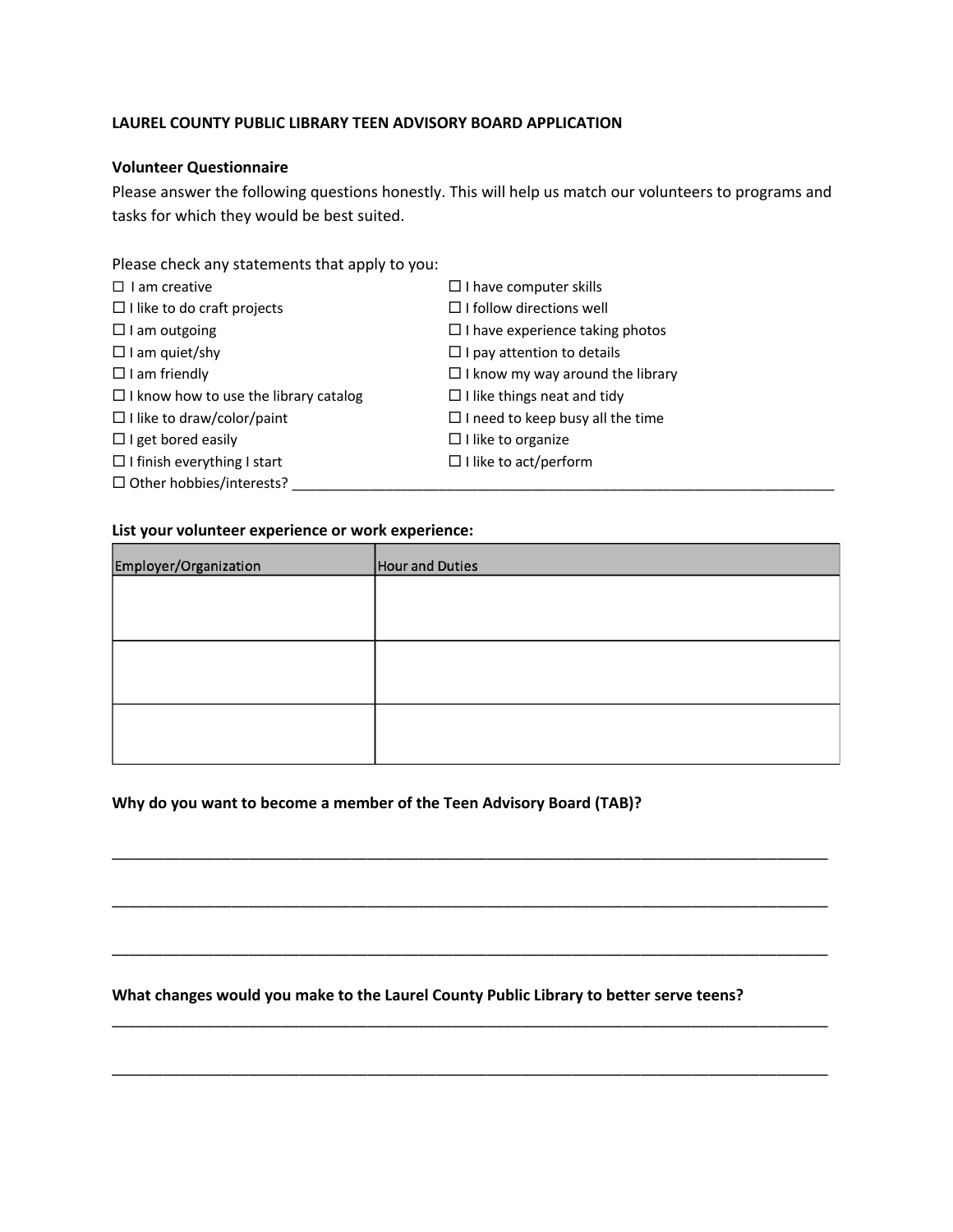

# LAUREL COUNTY PUBLIC LIBRARY TEEN ADVISORY BOARD APPLICATION (Part 2) CONFIDENTIALITY WAIVERS AND PARENTAL CONSENT

## **Parent/Guardian – For Volunteers under age of 18**

| as parent/guardian of                                                                                       |  |
|-------------------------------------------------------------------------------------------------------------|--|
| do hereby release and hold harmless the Laurel County Public Library from any and all liability, claims, or |  |
| causes of action that may arise for any accidents, injuries, or illnesses that may occur to my child from   |  |
| his/her participation in the volunteer program. I also agree that Laurel County Public Library has          |  |
| permission to use my child's photograph or videotaped image in publicity about library activities.          |  |
|                                                                                                             |  |
|                                                                                                             |  |

| Parent/Guardian Signature | Date |
|---------------------------|------|

**Parent/Guardian Printed Name**\_\_\_\_\_\_\_\_\_\_\_\_\_\_\_\_\_\_\_\_\_\_\_\_\_\_\_\_\_\_\_\_\_\_\_\_\_\_\_\_\_\_\_

### **Teen Advisory Board Member – For ALL TAB Members**

I,\_\_\_\_\_\_\_\_\_\_\_\_\_\_\_\_\_\_\_\_\_\_\_\_\_\_\_\_\_\_\_\_\_\_\_\_, understand that in my capacity as a Laurel County Public Library TAB member, I may come into contact with confidential information. I agree to protect this information to the best of my abilities as a volunteer and not to divulge it during or after my service as a volunteer has ended. I understand that volunteers will be accepted based on the Library's need, that the Library does not accept volunteers on a drop-in basis, and that a date/time must be agreed upon by both parties. If I am accepted, I understand that it is my responsibility to show up at the scheduled time.

**Student Printed Name**\_\_\_\_\_\_\_\_\_\_\_\_\_\_\_\_\_\_\_\_\_\_\_\_\_\_\_\_\_\_\_\_\_\_\_\_\_\_\_\_\_\_\_\_\_\_\_\_\_\_\_

**Student Signature**\_\_\_\_\_\_\_\_\_\_\_\_\_\_\_\_\_\_\_\_\_\_\_\_\_\_\_\_\_\_\_\_\_\_\_\_\_\_\_\_\_\_\_\_\_\_\_\_\_\_\_\_\_**\_Date**\_\_\_\_\_\_\_\_\_\_